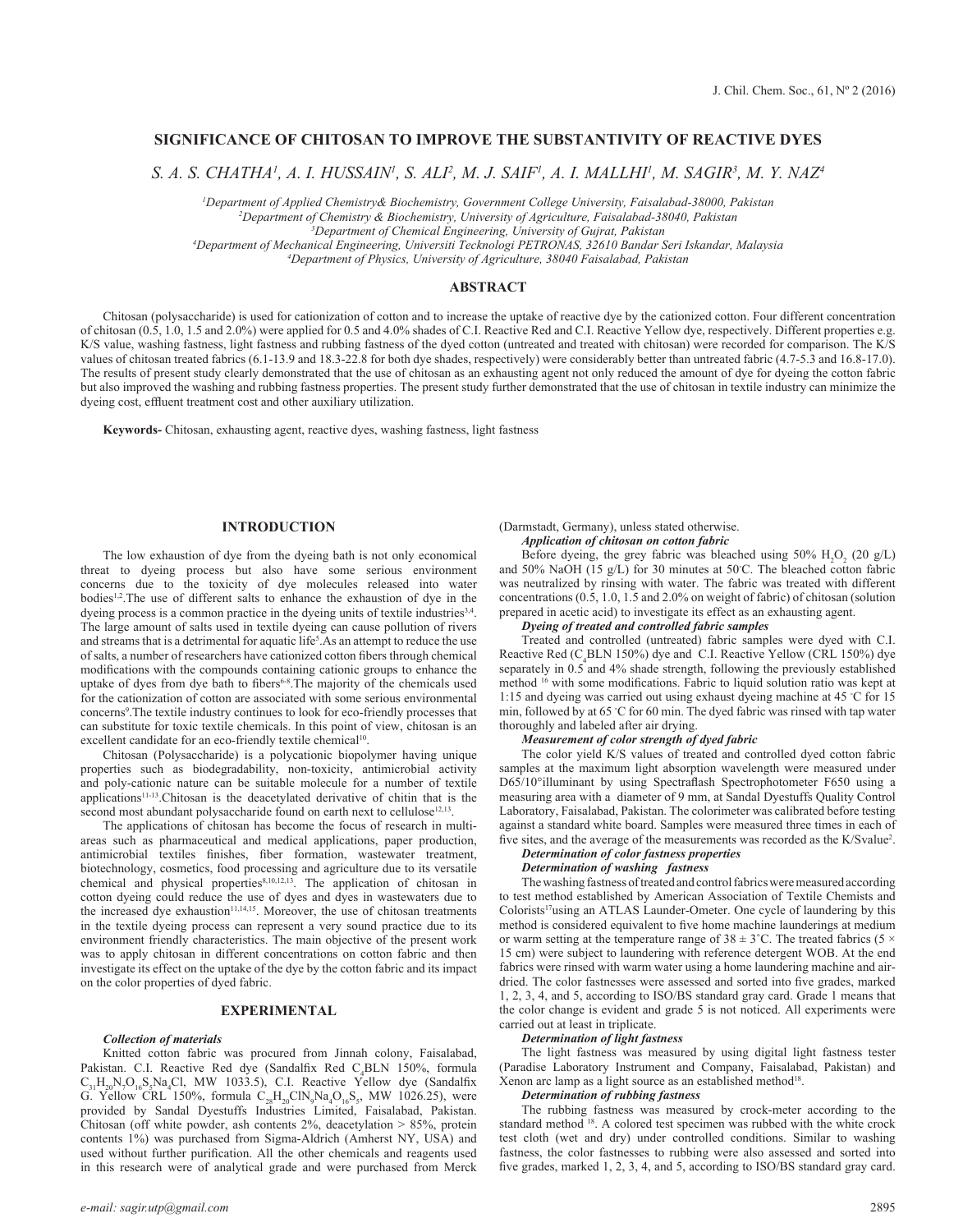Grade 1 means that the color change is evident and grade 5 is not noticed. All experiments were carried out at least in triplicate.

## **RESULTS AND DISCUSSION**

#### *Effect of chitosan treatment on color strength of dyed fabric*

The color strength (K/S values) of chitosan treated and control (untreated) fabric samples are given in Table 1. It was observed that the cotton fabric treated with different concentration of chitosan showed the better performance in terms of dye uptake from dye bath, indicated by the higher K/S values of the cotton fabric treated with chitosan as compared to untreated fabric. Chitosan treatment increased the dye uptake of cotton fabric in a concentration dependent manner. However, a decline was observed in exhaustion beyond the 2% concentration of chitosan treatment for both investigated reactive dyes. The higher color yield in treated cotton might be attributed to the formation of ionic bonding between the cationic groups of chitosan and anioic functional groups of dye molecules. The chitosan treatment resulted in cationization of cellulosic fabric surface and thus provides a platform for the maximum exhaustion of dye bath. The surface cationization of cotton can enhance the dye up take due to ionic interaction between cationic group of chitosan and anionic group of dye<sup>14</sup>. In support to our present finding, the most of the researchers have a very common claim that due to its unique molecular structure, chitosan has an extremely high affinity for many classes of dyes<sup>12</sup>. Similarly, the results of present research were found parallel to the previously published data using the similar criterion with different dyestuff, shade strengths and dye boosters<sup>9,12,14</sup>. The reason for the decline of color yield at high chitosan concentration treatment can be explained on the ground that when concentration of chitosan is increased up to 1.5%, there are more spaces and functional groups available for the dye molecules to get attached to the cotton fabric but by further increasing the chitosan concentration, the fabric is more covered up by chitosan molecules hence bonding of dye molecules with cotton functional groups decreases. Previously published data seem to revealing the fact that although dye uptake increased as chitosan treatment concentration increased, fabrics got stiffer at higher chitosan treatment concentration. Chitosan, a biodegradable polymer distributed into the environment in a dispersed manner is being used in textile dyeing process not only to increase the uptake of dyes by the fabric; it also represents an environmentally sound practice<sup>12</sup>.

**Table 1:** K/S values of fabric samples (control and chitosan treated) dyed with 0.5% and 4.0% of reactive red and reactive yellow.

|                                         |                   |                       | Fabric treated with different concentrations of chitosan |       |         |       |
|-----------------------------------------|-------------------|-----------------------|----------------------------------------------------------|-------|---------|-------|
| Dye                                     | Dye shade $(\% )$ | Control fabric sample | $0.5\%$                                                  | $1\%$ | $1.5\%$ | $2\%$ |
| C.I. Reactive Red<br>$(C_{4}BLN 150\%)$ | 0.5               | 4.7                   | 6.1                                                      | 7.2   | 8.4     | 6.0   |
|                                         | 4.0               | 17.0                  | 19.4                                                     | 20.5  | 22.6    | 22.1  |
| C.I. Reactive Yellow<br>$(CRL 150\%)$   | 0.5               | 5.3                   | 9.7                                                      | 10.1  | 13.9    | 11.2  |
|                                         | 4.0               | 16.8                  | 18.3                                                     | 20.9  | 22.8    | 19.9  |

| <b>Properties</b>          | Dye shade $(\% )$ | <b>Control fabric sample</b> | Fabric treated with difference concentrations of chitosan |       |         |       |
|----------------------------|-------------------|------------------------------|-----------------------------------------------------------|-------|---------|-------|
|                            |                   |                              | $0.5\%$                                                   | $1\%$ | $1.5\%$ | $2\%$ |
| Washing<br><b>Fastness</b> | 0.5               | 4                            | 4.5                                                       | 4.5   | 4.5     | 4     |
|                            | 4.0               | 4                            | 4.5                                                       | 4.5   | 4.5     |       |
| <b>Dry Rubbing</b>         | 0.5               | 4                            | 4.5                                                       | 4.5   | 4.5     | 4     |
|                            | 4.0               | 4                            | 4.5                                                       | 4.5   | 4.5     | 3.5   |
| <b>Wet Rubbing</b>         | 0.5               | 3.5                          | 4.0                                                       | 4.0   | 4.0     | 3.0   |
|                            | 4.0               | 3.0                          | 3.5                                                       | 3.5   | 3.5     |       |
| <b>Light Fastness</b>      | 0.5               |                              |                                                           |       |         |       |
|                            | 4.0               |                              |                                                           |       |         |       |

**Table 2:** Color fastness tests of control and chitosan treated samples dyed with C.I. Reactive Red (C4BLN 150%).

**Table 3**: Color fastness tests of control and chitosan treated samples dyed with C.I. Reactive Yellow (CRL 150%).

| <b>Properties</b>          | Dye shade $(\% )$ | <b>Control fabric</b><br>sample | Fabric treated with difference concentrations of chitosan |       |         |     |  |
|----------------------------|-------------------|---------------------------------|-----------------------------------------------------------|-------|---------|-----|--|
|                            |                   |                                 | $0.5\%$                                                   | $1\%$ | $1.5\%$ | 2%  |  |
| Washing<br><b>Fastness</b> | 0.5               | 4                               | 4.5                                                       | 4.5   | 4.5     | 4.5 |  |
|                            | 4.0               | 4                               | 4.5                                                       | 4.5   | 4.5     | 4.5 |  |
| <b>Dry Rubbing</b>         | 0.5               | 4                               | 4.5                                                       | 4.5   | 4.5     | 4.5 |  |
|                            | 4.0               |                                 | 4.5                                                       | 4.5   | 4.5     | 4.0 |  |
| <b>Wet Rubbing</b>         | 0.5               | 3.5                             | 4.0                                                       | 4.0   | 4.0     | 3.5 |  |
|                            | 4.0               | 3.0                             | 3.5                                                       | 3.5   | 3.5     | 3   |  |
| <b>Light Fastness</b>      | 0.5               |                                 | 5                                                         | 5     |         |     |  |
|                            | 4.0               |                                 |                                                           |       |         |     |  |

#### *Effect of chitosan treatment on color fastness to washing*

Data regarding color fastness properties of chitosan treated and untreated cotton fabric dyed with C.I. Reactive Red and C.I. Reactive Yellow dyes have been presented in Table 2 and Table 3, respectively. All the chitosan treated cotton fabric samples were found better in color fastness to washing as compared to control fabric samples, however, the performance of chitosan treatment for the improvement of washing fastness property of dyed fabric for both the dyes (C.I. Reactive Red and C.I. Reactive Yellow dyes) was almost comparable. The better results in case of chitosan treatment over control experiment can be explained on the ground that the cationization of cellulosic fabric surface by the application of chitosan, can develop strong bonding due to ionic interaction between cationic